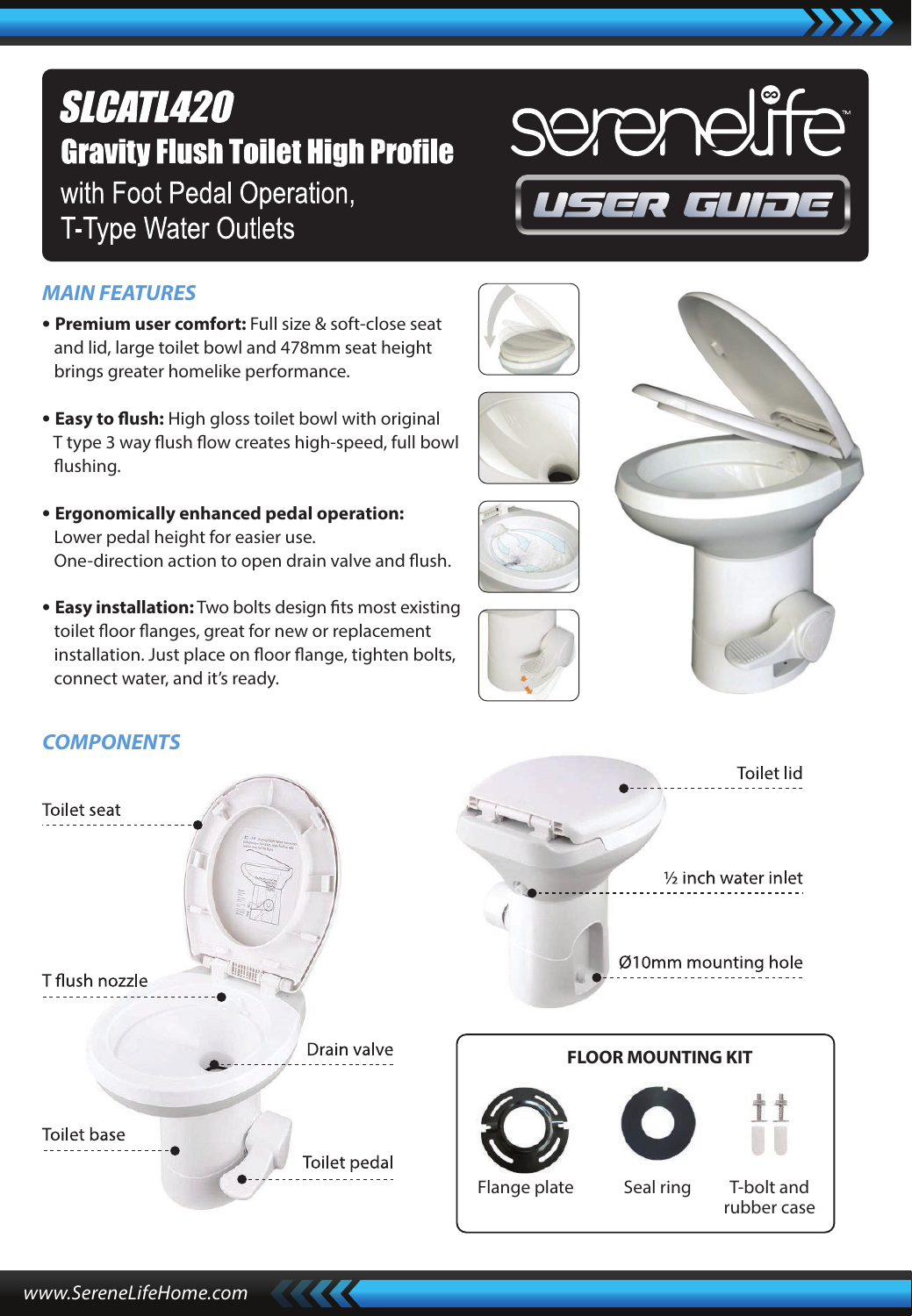# *PRODUCT AND MOUNTING DIMENSION*



**The outside diameter of the toilet drain outlet: 95mm / 3.7"; The inner diameter of the toilet drain outlet: 87mm / 3.4"**

## *INSTALLATION*

#### **Note:**

- Be sure foot pedal, when pressed, touches same flat surface on which toilet is installed.
- Ensure water supply pressure is no more than 0.4Mpa.
- Hot water more than 40 degrees is forbidden.
- 1. To replace an older toilet, turn off water supply to toilet. Remove and drain water supply line. Remove toilet hold-down bolts/screws. Remove toilet from floor. Remove and discard old flange seal and hold-down bolts. Verify center of floor flange is at least 200mm/7.9" from back wall (Fig.1).
- 2. If installing a new floor flange, make certain that toilet mounting holes are located at the correct angle (Fig.1). Floor flange must be secured to floor with a minimum of four screws. Insert two supplied T-bolts into slots in floor flange (Fig.2).
- 3. Verify that floor flange seal is installed on base of toilet. Carefully set toilet over floor flange. Align holes in toilet base with T-bolts as toilet is lowered onto floor flange.
- 4. Install floor mounting nuts onto T-bolts. When tight, base should be securely attached and flat against floor. Attach bolt covers onto nuts
- 5. Connect water supply line to ½ inch water inlet and turn on water supply line. (**Fig.3**) Flush toilet several times and check for leaks.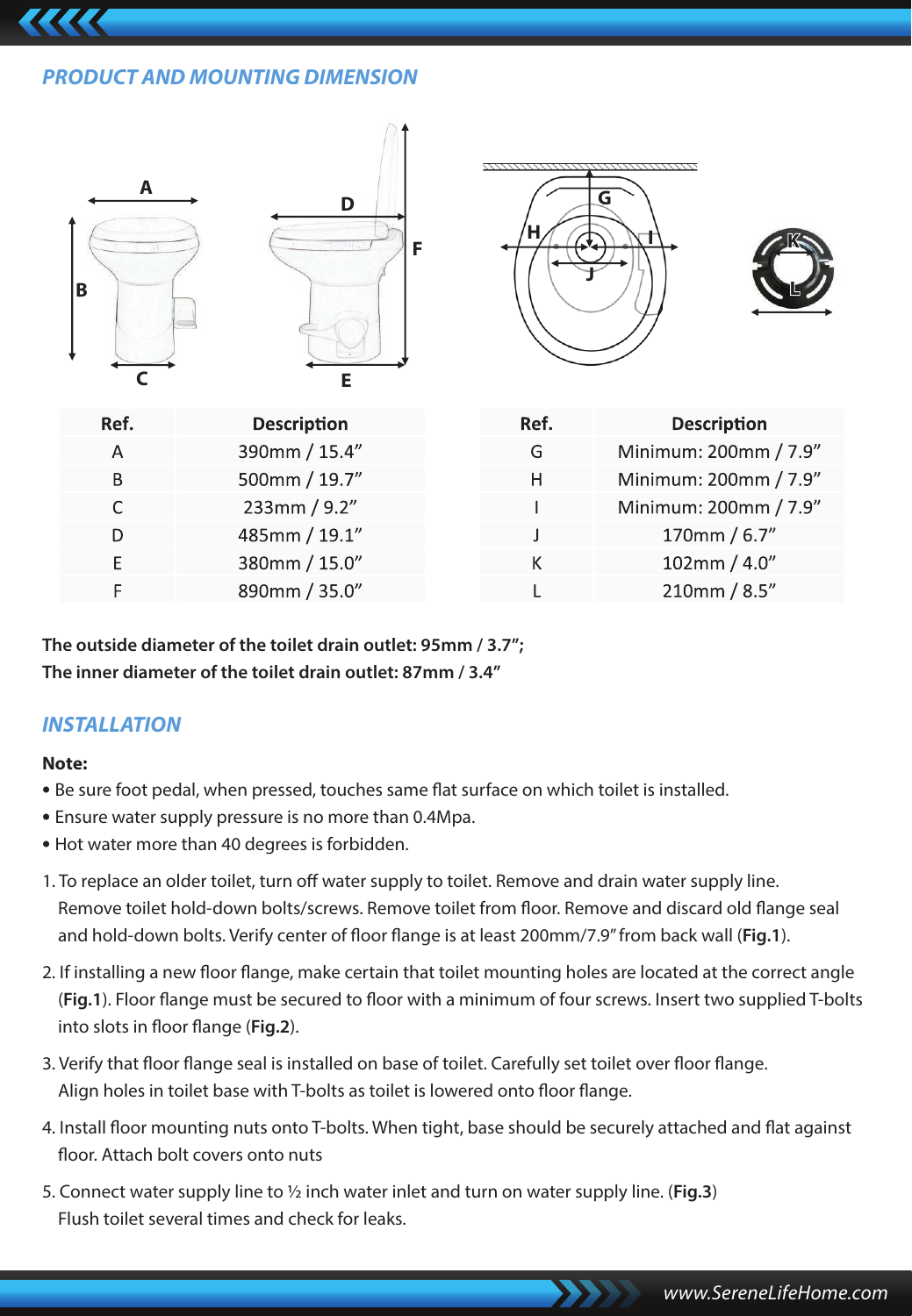



**Fig.3**



**Fig.2**



If not, the attached sealing ring must be placed to ensure perfect sealing.

After connecting water supply, flush the toilet several times to check leaks.

# *OPERATION*

Water Inlet

#### **1. Add water to bowl**

To add water to the toilet, press the flush pedal part way down. Water flows into the bowl while flush valve remains closed. If the flush valve moves, let up on the pedal slightly. Adding water to an empty bowl helps prevent holding tank odors from entering the living space. Adding water is recommended prior to flushing solids and toilet paper. (Fig.4)

Strainer

Sealing ring

Pipe Connector

#### **2. Flush toilet**

To flush, press pedal down until it contacts the floor. Release pedal after complete flush. (Fig.5) When flushing liquids, press the pedal for 1-2 seconds. When flushing solids, press pedal until contents are rinsed from bowl.

Flushing longer than necessary will cause holding tank to fill too quickly. A small amount of water will collect in the bowl after a flush t create an airtight seal.